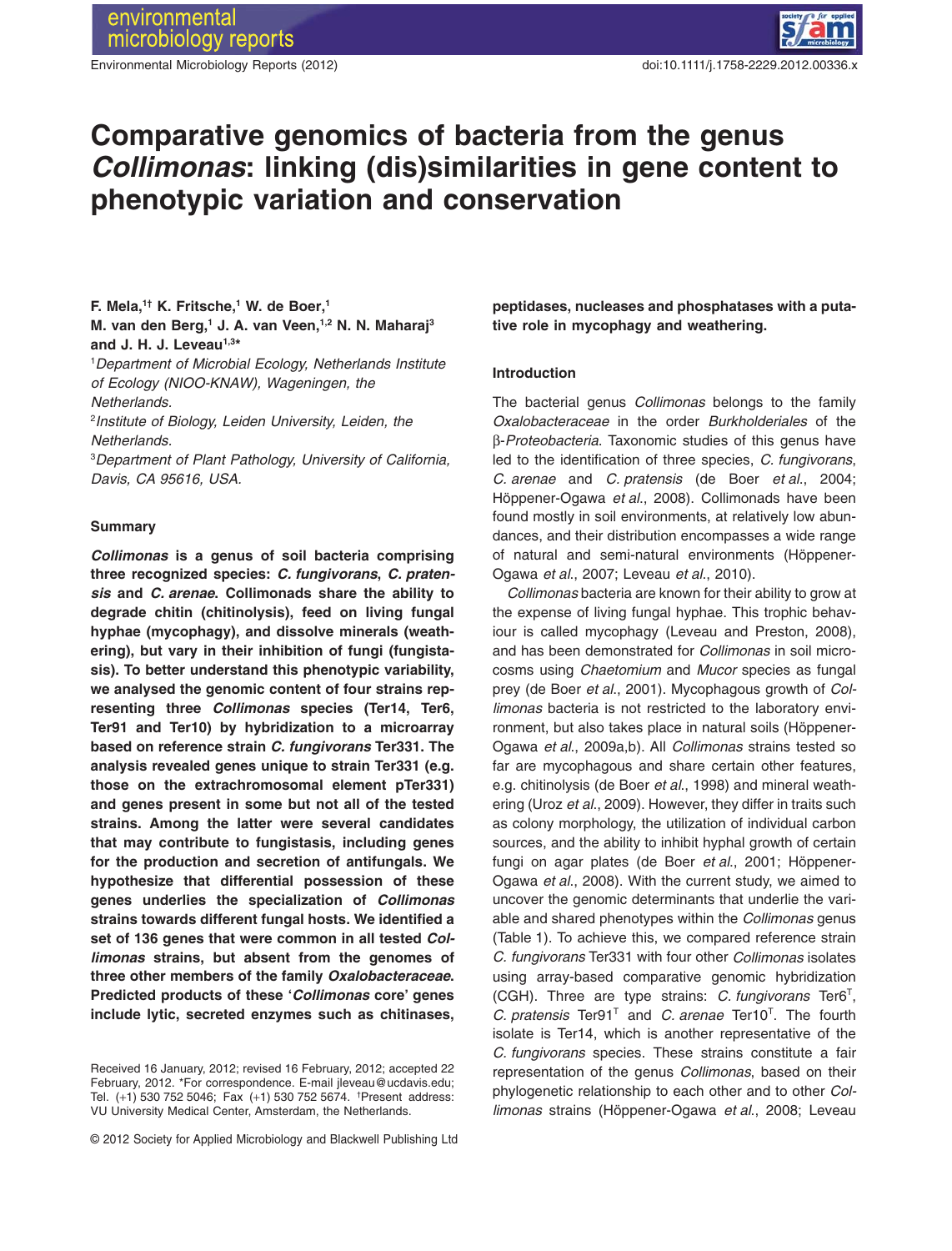## 2 *F. Mela* et al*.*

## **Table 1.** Properties of *Collimonas* isolates featuring in this study.

|                             | Ter331         | Ter14 | Ter <sub>6</sub> | Ter91  | Ter <sub>10</sub> | Reference                    |
|-----------------------------|----------------|-------|------------------|--------|-------------------|------------------------------|
| Species                     |                |       |                  |        |                   |                              |
| fungivorans                 |                |       |                  |        |                   | de Boer et al. (2004)        |
| pratensis                   |                |       |                  |        |                   | Höppener-Ogawa et al. (2008) |
| arenae                      |                |       |                  |        |                   | Höppener-Ogawa et al. (2008) |
| Plasmid pTer331             | $^{+}$         |       |                  |        |                   | Mela et al. (2008)           |
| Mycophagy                   |                |       |                  |        |                   |                              |
| Chaetomium globosum         | $+$            | $^+$  | $^{+}$           | $^{+}$ | $^{+}$            | de Boer et al. (2001)        |
| Fusarium culmorum           | $^+$           |       |                  | $^{+}$ | $\pm$             | de Boer et al. (2001)        |
| Mucor hiemalis              | $^{+}$         |       | $^{+}$           | $^{+}$ | $^{+}$            | de Boer et al. (2001)        |
| Antifungal activity         |                |       |                  |        |                   |                              |
| Chaetomium globosum         | $^+$           |       |                  | nd     | $\pm$             | de Boer et al. (1998)        |
| Fusarium culmorum           | $^+$           |       |                  | nd     |                   | de Boer et al. (1998)        |
| Fusarium oxysporum          |                |       |                  | nd     |                   | de Boer et al. (1998)        |
| Idriella bollevi            | $^+$           |       | $^{+}$           | nd     |                   | de Boer et al. (1998)        |
| Mucor hiemalis              | $^+$           | $^+$  | $+$              | nd     | $+$               | de Boer et al. (1998)        |
| Phoma exigua                | $^+$           |       | $+$              | nd     | $+$               | de Boer et al. (1998)        |
| Ulocladium sp.              |                |       |                  | nd     | $+$               | de Boer et al. (1998)        |
| Aspergillus niger           |                |       |                  |        |                   | Mela et al. (2011)           |
| Colony type <sup>a</sup>    |                |       |                  | III    | Ш                 | de Boer et al. (2004)        |
| Swimming motility           | $\overline{+}$ |       |                  | $+/-$  | $\pm$             | de Boer et al. (2004)        |
| Assimilation of D-trehalose | $^+$           |       | $^{+}$           | $^{+}$ |                   | de Boer et al. (2004)        |
| Chitinolytic activity       | $^{+}$         |       | $^{+}$           | $^{+}$ | $^{+}$            | de Boer et al. (2004)        |
| Mineral weathering          | $^{+}$         |       | $^{+}$           | $^{+}$ | $+$               | Uroz et al. (2009)           |

**a.** Colony types have been described as follows (de Boer *et al*., 2004): I, flat, glossy, turbid, whitish colonies with a diameter of 3–7 mm and a layered structure; II, flat colonies with a diameter of 3–7 mm, a yellowish central part and a translucent, granular-structured periphery; III, small, glossy, whitish colonies with a diameter of 1–3 mm.

*et al*., 2010). We discuss the implications of our findings for the niche specialization of collimonads within the *Oxalobacteraceae*.

### **Results and discussion**

### *Microarray design and hybridization*

Based on the genome sequence of *C. fungivorans* Ter331, i.e. its chromosome (GenBank accession number CP002745) and plasmid pTer331 (GenBank accession number EU315244), a custom *Collimonas* microarray (Roche NimbleGen Systems, Iceland) was designed to assess which of the Ter331 genes were present in the genomes of other *Collimonas* strains (Table S1). *Collimonas* CGH array hybridization and scanning were performed by NimbleGen. Total genomic DNA that was extracted from each test strain (Ter6, Ter14, Ter10 or Ter91) using a QIAGEN Genomic-tip kit (QIAGEN, Venlo, the Netherlands) from bacterial cultures that were grown overnight at 25°C in King's B (KB) medium (King *et al*., 1954) was fluorescently labelled with Cy3 and co-hybridized on the microarray with Cy5-labelled genomic DNA from reference strain Ter331. Each array experiment was performed in a dye-swap replicate, in which dye assignment was reversed in the second hybridization. To evaluate the hybridization efficiency of the microarray and to detect probes that might yield false negatives, we also hybridized in duplicate genomic DNA

isolated from strain *C. fungivorans* Ter331 to the microarray. A gene was considered present in a test strain if its hybridization value was equal or greater than a predetermined threshold (Fig. S1, Table S1). Microarray data for a selection of genes were validated using PCR (Table S2; true positive rate = 100%, false positive rate =  $19\%$ ). Microarray design and hybridization results were deposited in the EMBL-EBI ArrayExpress Archive as experiment E-MTAB-349.

# *Genes that are differently shared between* Collimonas *strains*

Analysis of the CGH data (Fig. 1, Table S1) indicated that 2343 (54.7%) out of the 4283 genes analysed were conserved in all *Collimonas* strains. A total of 156 genes (3.6%) were unique to Ter331, while 1784 (41.7%) scored absent in one or more of the *Collimonas* test strains. The percentage of *C. fungivorans* Ter331 genes detected in the test strains ranged from 64.2% in *C. arenae* Ter10, 68.2% in *C. pratensis* Ter91, to 82.8% and 95.1% in the two *C. fungivorans* strains Ter6 and Ter14 respectively (Fig. 2A). These numbers were in good agreement with the taxonomic placement of these isolates in relation to Ter331, based on 16S rRNA gene sequence comparison (Fig. 2B).

Figure 3 shows by use of colour-coding the absence/ presence of Ter331 genes in the four *Collimonas* test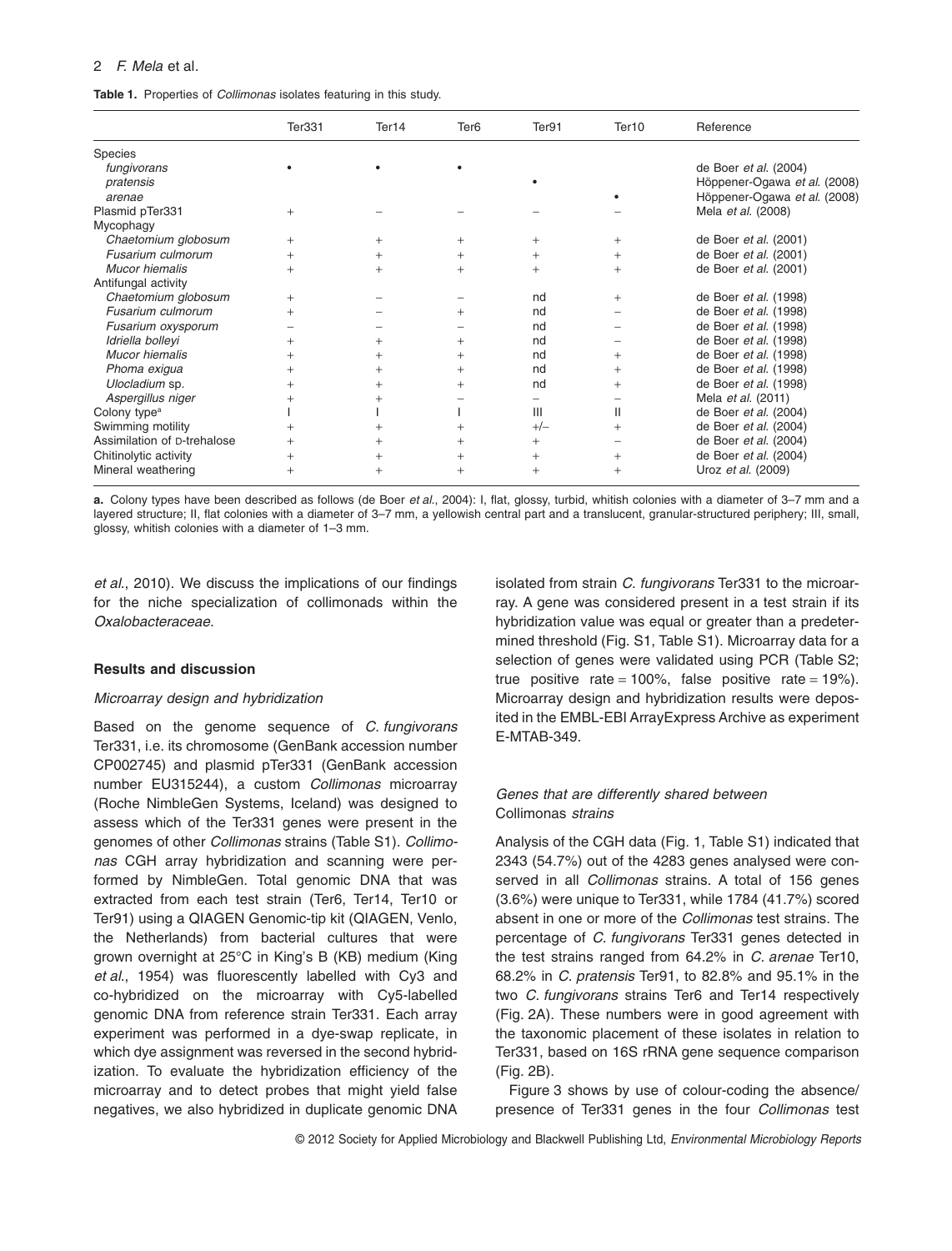

**Fig. 1.** Venn diagram showing the number of *C. fungivorans* Ter331 genes present in each of the four test strains (*C. fungivorans* Ter6, *C. arenae* Ter10, *C. fungivorans* Ter14 and *C. pratensis* Ter91) as determined by CGH analysis. In total, 156 genes were found to be unique to reference strain Ter331. Colour coding is the same as in Fig. 3: blue: not found in any of the other strains; cyan: shared only with Ter14; red: shared with Ter6 and Ter14; purple: shared with Ter6, Ter14 and Ter91; yellow: shared with Ter6, Ter10 and Ter14; green: shared with Ter6, Ter10, Ter14 and Ter91.

strains. Many genes that were not shared by all collimonads were found to group in clusters of one colour. These clusters are likely to have been lost or gained by individual strains of *Collimonas* in the course of intrageneric divergence. Of the genes that were unique to Ter331, the majority belonged to the mobile genetic pool, such as those encoded by plasmid pTer331 (Mela *et al*., 2008) and by putative prophages. For example, CF\_1041–1075 showed substantial similarity to bacteriophage  $\phi$ CTX, a temperate phage originally identified in *Pseudomonas aeruginosa* (Nakayama *et al*., 1999), whereas Cf\_2197–2205 and Cf\_3425–3453 shared genes with *Xanthomonas* phage Cf1c (Kuo *et al*., 1991) and bacteriophage  $\omega$ KO2 from *Klebsiella oxytoca* (Casjens *et al*., 2004) respectively. These observations suggest that collimonads are vulnerable to phage infection and amenable to the role of DNA recipient during horizontal gene transfer.

Of the 383 genes that were detected in all strains except *C. arenae* Ter10, Cf\_228 encodes a periplasmic trehalase, an enzyme that catalyses the hydrolysis of trehalose into two molecules of glucose. Consistent with this finding is the fact that isolate Ter10 is not able to grow at the expense of trehalose (Table 1). Many fungi accumulate trehalose as a reserve compound and stress protectant (Arguelles, 2000), and the ability to use trehalose as a growth substrate and chemoattractant has been demonstrated for bacteria that interact intimately with fungi (Deveau *et al*., 2010). Several of the other genes that were absent only in *C. arenae* Ter10 fell within clusters that encode bacterial secretion systems: Cf\_2276–2288 encodes a type II secretion system (T2SS) (Cianciotto, 2005),



**Fig. 2.** A. Heat map showing the presence/absence of *C. fungivorans* Ter331 genes in other *Collimonas* strains. The presence and absence of individual genes, represented as lines in vertical order of their appearance on the *C. fungivorans* Ter331 genome is indicated as blue and red respectively. The genes located on plasmid pTer331 (unique to Ter331) are at the bottom of the figure. B. Scatter plot showing for each of the five *Collimonas* test strains (Ter10, Ter91, Ter6, Ter14 and Ter331) the relationship between the number of Ter331 genes detected (*x*-axis) and the percentage 16S rRNA gene sequence identity with Ter331 (*y*-axis). Values on the *y*-axis were obtained by aligning the 16S rRNA gene sequence of Ter331 (GenBank accession number AJ310395) to those of Ter6 (AJ310394), Ter10 (AY281146), Ter14 (AY281135) and Ter91 (AY281137) in the MegAlign module of Lasergene (DNASTAR, Madison, WI).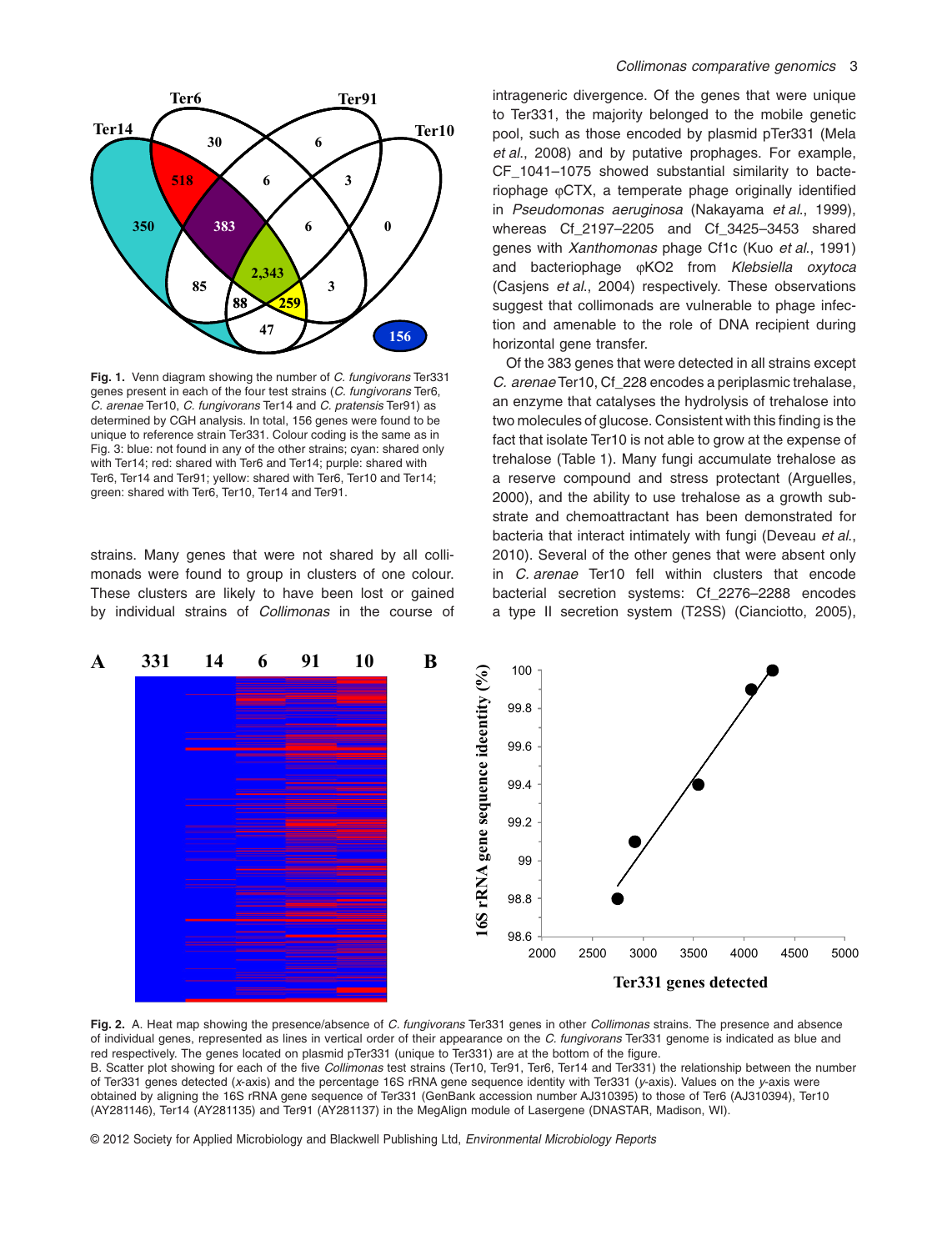

genes annotated as 'hypothetical protein'. Collimonas 'core' genes Genes with dots represent '*Collimonas* core' genes (Table 2): black dots are genes with a predicted function, grey dots are genes annotated as 'hypothetical protein'. *Collimonas* 'core' genes genes labelled in red were detected in Ter 14 and Ter6, but not Ter91 or Ter10. White squares indicate genes falling in the non-coloured parts of the Venn diagram in Fig. 1, while example, genes labelled in red were detected in Ter 14 and Ter6, but not Ter91 or Ter10. White squares indicate genes falling in the non-coloured parts of the Venn diagram in Fig. 1, while grey squares represent genes that were excluded from CGH analysis, because they were represented by less than 13 probes on the array. The bottom row represents plasmid pTer331. and its position in this matrix is given in Table S1. The colour of a square corresponds to the colours used in Fig. 1. For 100 genes per row. The relationship between gene identifier Cf\_ and its position in this matrix is given in Table S1. The colour of a square corresponds to the colours used in Fig. 1. For grey squares represent genes that were excluded from CGH analysis, because they were represented by less than 13 probes on the array. The bottom row represents plasmid pTer331. Herbaspirillum seropedicae, Janthinobacterium sp. Marseille (Minibacterium massiliensis) and Herminiimonas arsenicoxydans using the Sequence-Based Comparison function in RAST Herbaspirillum seropedicae, Janthinobacterium sp. Marseille (Minibacterium massiliensis) and Herminilmonas arsenicoxydans using the Sequence-Based Comparison function in RAST were identified among the genes that were found in all test strains by scoring them as present in or absent from the genomes of three other Oxalobacteraceae family members: were identified among the genes that were found in all test strains by scoring them as present in or absent from the genomes of three other *Oxalobacteraceae* family members: grey dots are Aziz et al., 2008); genes with a bi- or unidirectional sequence identity match lower than 20% were scored as absent. (Aziz *et al*., 2008): genes with a bi- or unidirectional sequence identity match lower than 20% were scored as absent. 'Collimonas core' genes (Table 2): black dots are genes with a predicted function, The relationship between gene identifier Cf. Genes with dots represent genes per row. example,  $100$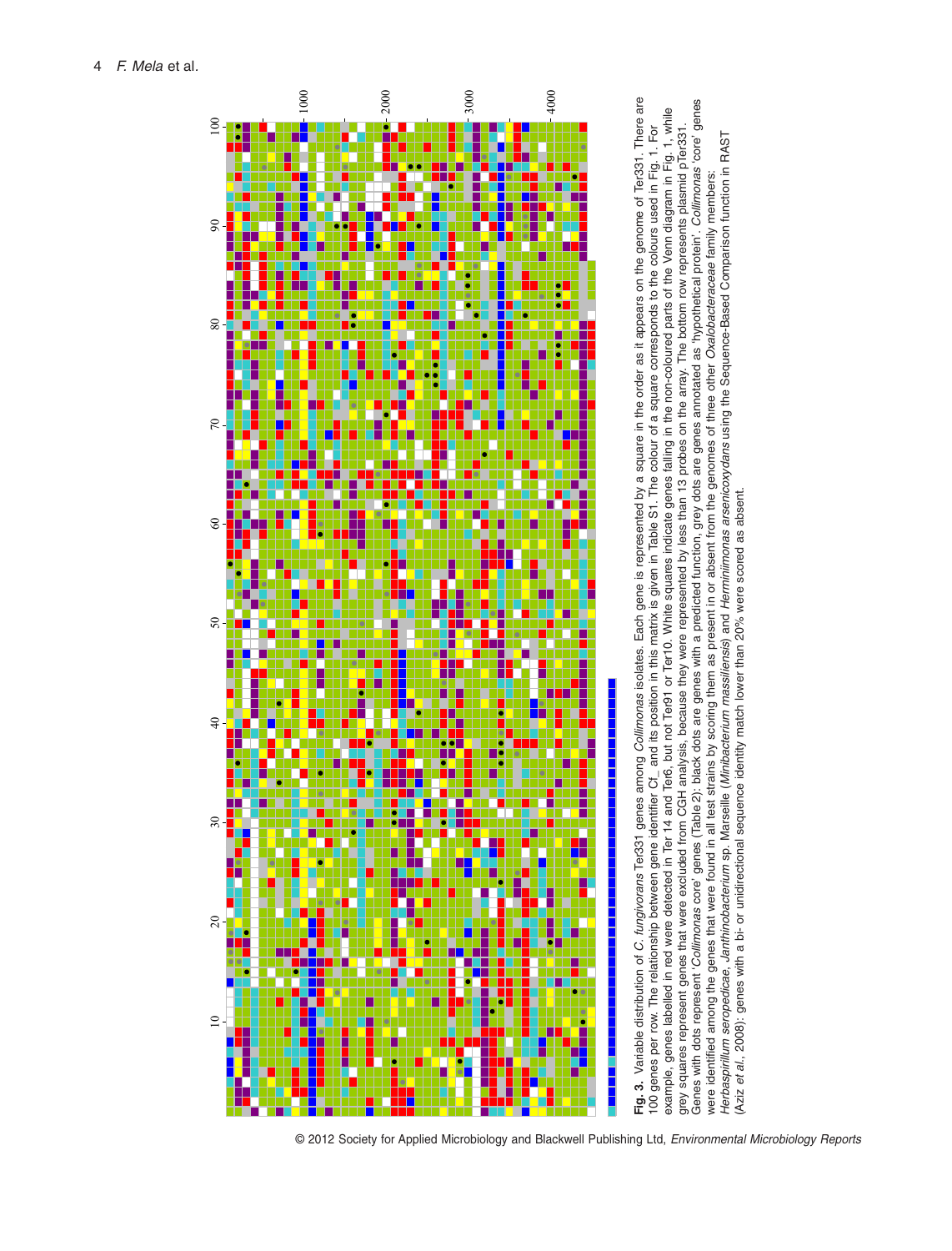Cf\_4382–4403 and Cf\_4415–4435 both encode a type III secretion system (T3SS) (Buttner and He, 2009; Mukaihara and Tamura, 2009) and Cf\_116–144 encodes a type VI secretion system (T6SS) (Cascales, 2008; Filloux *et al*., 2008). Secretion systems deliver toxins and proteins into the environment or a target cell and play a crucial role in the interaction between bacteria and other prokaryotic and eukaryotic cells (Beeckman and Vanrompay, 2010). There is an increasing body of evidence suggesting that secretion systems play a role in the interaction between bacteria and fungi (Rezzonico *et al*., 2005; Chowdhury and Heinemann, 2006; Warmink and van Elsas, 2008; Nazir *et al*., 2010). It also has been hypothesized that possession of different secretion systems influences host specificity (Fauvart and Michiels, 2008).

We found 259 of the Ter331 genes to be conserved in *C. fungivorans* Ter6 and Ter14 and in *C. arenae* Ter10, but not in *C. pratensis* Ter91. Several of these genes fell into cluster Cf\_975–1036, which covers more than 56 kb and codes for chemotaxis-related genes and the flagellar apparatus (Terashima *et al*., 2008). Consistent with this finding is the reduced motility of Ter91 on low-strength agar, compared with other collimonads (Table 1).

## *Genes shared between strains of* C. fungivorans

In total, 518 genes were conserved in all *C. fungivorans* strains (Ter6, 14 and 331) but undetected in the strains of the other two species (*C. arenae* Ter10 and *C. pratensis* Ter91). Many of these presumed *fungivorans*-specific genes fell into cluster Cf\_2087–2127, encoding a putative prophage, cluster Cf\_3651–3687, encoding a T1SS (Beeckman and Vanrompay, 2010) and cluster Cf\_2240– 2245. The latter encompasses genes that code for the production of syringomycin and syringopeptin, two nonribosomal peptides with antibacterial and antifungal activity (Raaijmakers *et al*., 2006).

Several of the other genes specific to the species *fungivorans* showed coding similarity to enzymes that function in cell wall and membrane biogenesis. Changes in the bacterial cell envelope are often related to variation in colony morphology (Long *et al*., 1998; Hasman *et al*., 2000), and our findings are consistent with the classification of *Collimonas* colony types (Table 1). Genes in cluster Cf\_2052–2060 resemble genes coding for the synthesis of the exopolysaccharide colanic acid in *Escherichia coli* and are likely to play a role in the *C. fungivorans* morphology type. Exopolysaccharides aid bacterial adhesion to solid surfaces, including fungal hyphae (Broek and Vanderleyden, 1995; Bianciotto *et al*., 2001). Adhesion to fungal hyphae has been demonstrated for *C. fungivorans* Ter331 (de Boer *et al*., 2001), and has been explained as a beneficial albeit not essential contributing factor to the mycophagous phenotype (Leveau and Preston, 2008).

Out of all Ter331 genes, 350 were shared exclusively with *C. fungivorans* Ter14, the strain most closely related to *C. fungivorans* Ter331 based on 16S rRNA gene sequence similarity. This group of genes includes cluster Cf\_2729–2745 encoding a T1SS (Beeckman and Vanrompay, 2010), as well as cluster Cf\_1127–1146. The latter codes for the production of a putative antifungal compound, which is induced in Ter331 during confrontation with *Aspergillus niger* (Mela *et al*., 2011).

# *Genes shared by all* Collimonas *strains and absent from other* Oxalobacteraceae

To identify '*Collimonas* core' genes, i.e. genes that define the genus *Collimonas*, we asked the question which of the 2343 genes that were shared by all tested *Collimonas* isolates were absent from three closely related *Oxalobacteraceae* strains for which a genome sequence is available. These include *Herbaspirillum seropedicae* SmR1, an endophytic plant-growth promoting bacterium (GenBank accession number CP002039), *Janthinobacterium* sp. Marseille (*Minibacterium massiliensis*) which was isolated from groundwater (Audic *et al*., 2007; GenBank accession number CP000269) and *Herminiimonas arsenicoxydans*, a metabolizer of arsenic (Muller *et al*., 2007; GenBank accession number CU207211). By this approach, we identified 136 '*Collimonas* core' genes (Table 2, Table S1; also marked by dots in Fig. 3). About half of these were annotated as coding for hypothetical proteins, while the rest could be assigned to one of 12 functional categories (Table 2). Many of these genes encode putative lytic enzymes such as chitinases, peptidases, nucleases, lipases and phosphatases. Also, many of the predicted enzymes were found to feature a signal peptide at the N-terminus, suggesting that they are transported outside of the cell (Table 2). What follows is a brief description of some *Collimonas* core genes and a preliminary assessment of their putative role in niche specialization by collimonads.

Genes Cf\_3037 and Cf\_3039 are part of the *chi* locus A of *C. fungivorans* Ter331 (Fritsche *et al*., 2008) and code for the previously characterized proteins ChiI and ChiII respectively. Our identification of these genes as *Collimonas* core is in excellent agreement with the fact that chitinolysis is a defining characteristic of the strains used in this study (Table 1), as well as other strains of *Collimonas* (Leveau *et al*., 2010). ChiI is an extracellular chitinase responsible for the formation of cleared haloes on colloidal chitin plates, while ChiII is a periplasmic chitinase that converts chitooligosaccharides into chitobiose. Another core gene is Cf\_1790, the predicted product of which possesses a chitin-binding domain similar to that of ChiI. Conservation of this gene among the tested colli-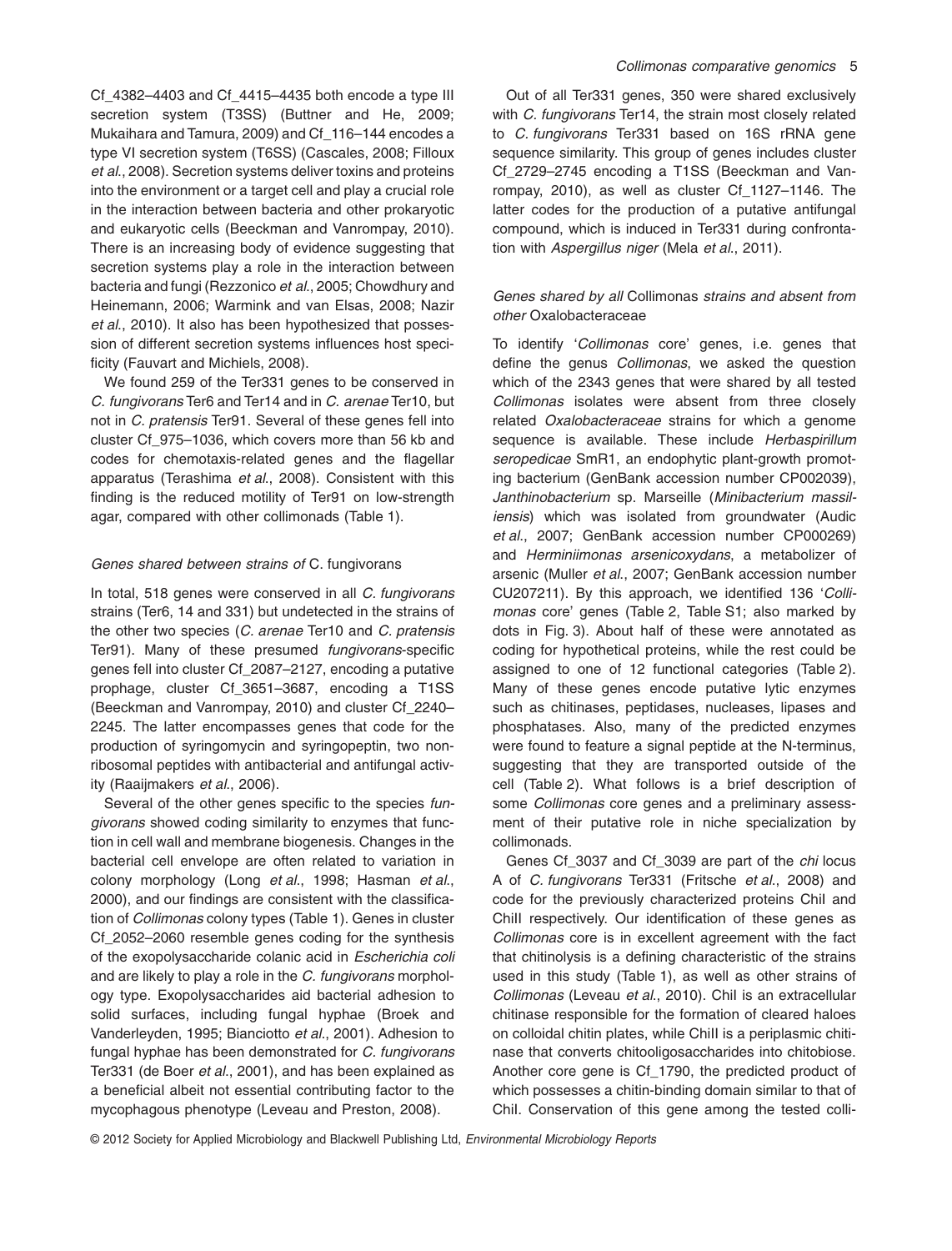#### 6 *F. Mela* et al*.*

Table 2. *Collimonas* core genes<sup>a</sup> and their predicted functions.

| Cf_1790 (1735)<br>Cf_3037 (2982)<br>Cf_3039 (2984)<br>Cf_3040 (2985)<br>Cf_2793 (2738)                                                                     | Chitinases/glucanases<br>Chitin binding protein <sup>b</sup><br>Chitinase Chil <sup>b</sup><br>Chitinase Chill <sup>b</sup><br><b>Hydrolase</b> <sup>b</sup><br>Glucanase <sup>b</sup>                                                                                                                              | $Cf_111(56)$<br>Cf_274 (219)<br>Cf_2969 (2914)<br>Cf_3396 (3341)                                         | Nucleases/nucleoside hydrolases<br>HNH endonuclease family protein<br>Nucleoside hydrolase <sup>b</sup><br>Nucleoside hydrolase <sup>b</sup><br>Extracellular endonuclease <sup>b</sup><br>Lipases/esterases                                               |
|------------------------------------------------------------------------------------------------------------------------------------------------------------|---------------------------------------------------------------------------------------------------------------------------------------------------------------------------------------------------------------------------------------------------------------------------------------------------------------------|----------------------------------------------------------------------------------------------------------|------------------------------------------------------------------------------------------------------------------------------------------------------------------------------------------------------------------------------------------------------------|
| Cf_254 (199)<br>Cf_255 (200)<br>$Cf_319(264)$<br>Cf_1214 (1159)<br>Cf_1698 (1643)                                                                          | <b>Peptidases</b><br>Peptidase S9, prolyl oligopeptidase<br>Peptidase S9, prolyl oligopeptidase <sup>b</sup><br>Peptidase S9, prolyl oligopeptidase <sup>b</sup><br>Family S54 peptidase, transmembrane<br>Peptidase S9/S15                                                                                         | Cf_191 (136)<br>Cf_2026 (1971)<br>Cf_3379 (3324)<br>Cf_689 (634)                                         | Lipolytic protein, GDSL family <sup>b</sup><br>Secreted lipase <sup>b</sup><br>Esterase, SGNH hydrolase-type<br>Phosphatases<br>Phosphonoacetate hydrolase                                                                                                 |
| Cf_2473 (2418)<br>Cf_3234 (3179)<br>Cf_3736 (3681)<br>Cf_4268 (4213)                                                                                       | Peptidase S46 <sup>b</sup><br>Peptidase S9, prolyl oligopeptidase <sup>b</sup><br>Peptidase M13 <sup>b</sup><br>Pyroglutamyl peptidase C15                                                                                                                                                                          | Cf_2530 (2475)<br>Cf_2685 (2630)<br>Cf_3973 (3918)                                                       | Metallo-dependent phosphatase<br>Phosphatase, HAD superfamily<br>Alkaline phosphatase <sup>b</sup>                                                                                                                                                         |
| Cf_2061 (2006)<br>Cf_2085 (2030)<br>Cf_2086 (2031)<br>Cf_2445 (2390)<br>Cf_2451 (2396)                                                                     | Amino acid catabolism<br>NAD-glutamate dehydrogenase<br>Glycine cleavage system P protein<br>Glycine cleavage system T protein<br>N-formylglutamate amidohydrolase<br>Urocanase                                                                                                                                     | Cf_1793 (1738)<br>Cf_2629 (2574)<br>Cf_2630 (2575)<br>Cf 2631 (2576)<br>Cf_3222 (3167)                   | Sugar uptake/conversion<br>Quinoprotein glucose dehydrogenase <sup>b</sup><br>Sugar-binding periplasmic protein <sup>b</sup><br>6-Phosphofructokinase<br>Fructose-bisphosphate aldolase class I<br>Xylose isomerase                                        |
| Cf_3266 (3211)<br>Cf_3391 (3336)<br>Cf_3392 (3337)<br>Cf_3393 (3338)                                                                                       | Lysine 6-dehydrogenase<br>Kynurenine formamidase<br>Kynureninase<br>Tryptophan 2,3-dioxygenase                                                                                                                                                                                                                      | Cf_1635 (1580)<br>Cf_1636 (1581)<br>Cf_2055 (2000)<br>Cf_4365 (4310)                                     | Cell wall/fimbriae<br>Fimbrial protein<br>Fimbrial assembly chaperone<br>Polysaccharide pyruvyl transferase<br>UDP-N-acetylglucosamine transferase                                                                                                         |
| $Cf_210(155)$<br>Cf_270 (215)<br>Cf_1944 (1889)<br>Cf_2011 (1956)<br>Cf_2351 (2296)<br>Cf_4350 (4295)                                                      | <b>Regulation</b><br>Signal transduction response regulator<br>Transcriptional regulator, HTH-type<br>Transcriptional regulator, TetR-like<br>Transcriptional regulator, HTH-type<br>Transcriptional regulator, ArsR-like<br>Isocitrate dehydrogenase phosphatase                                                   | Cf_2396 (2341)<br>Cf_4132 (4077)<br>Cf_4133 (4078)<br>Cf_4136 (4081)<br>Cf_4137 (4082)<br>Cf_4138 (4083) | <b>Secretion</b><br>VirJ component of T4SS <sup>b</sup><br>General secretion pathway protein N<br>General secretion pathway protein M<br>General secretion pathway protein J<br>General secretion pathway protein I<br>General secretion pathway protein H |
| Cf_697 (642)<br>Cf_870 (815)<br>Cf_1190 (1135)<br>Cf_1445 (1390)<br>Cf_1545 (1490)<br>Cf_1584 (1529)<br>Cf_2693 (2638)<br>Cf_2849 (2794)<br>Cf_2861 (2806) | <b>Transferases</b><br>Thiopurine S-methyltransferase<br>L-seryl-tRNA selenium transferase<br>Acyl-CoA N-acyltransferase<br>4'-Phosphopantetheinyl transferase<br>Acyl-CoA N-acyltransferase<br>Acyl-CoA N-acyltransferase<br>Methyltransferase<br>Acyl-CoA N-acyltransferase<br>Leucine carboxyl methyltransferase | Cf_1181 (1126)<br>Cf_2017 (1962)<br>Cf_2132 (2077)<br>Cf_2691 (2636)<br>Cf_3136 (3081)<br>Cf_3367 (3312) | <b>Other</b><br>Sulfide quinone-reductase<br>Low temperature requirement A protein<br>Rhodanese-type protein<br>OsmC-like protein<br>Thioredoxin <sup>b</sup><br>Activator of heat shock protein                                                           |

**a.** Defined as genes that are shared between *Collimonas* strains Ter331, Ter14, Ter6, Ter91 and Ter10, but are absent from the genomes of *Herbaspirillum seropedicae, Janthinobacterium* sp. Marseille (*Minibacterium massiliensis*) and *Herminiimonas arsenicoxydans*. The number in parentheses indicates for each gene its position in Fig. 3. Not included in this table are 66 *Collimonas* core genes for which the annotation was 'hypothetical protein'. These genes included Cf\_71, 72, 74, 171, 181, 208, 333, 507, 509, 551, 581, 1164, 1177, 1188, 1194, 1215, 1368, 1377,1436,1453, 1475, 1551, 1586, 1601, 1627, 1705, 1870, 1894, 1916, 1920, 1965, 2008, 2159, 2275, 2440, 2441, 2469, 2602, 2699, 2860, 2967, 3004, 3007, 3038, 3120, 3141, 3252, 3275, 3306, 3394, 3550, 3580, 3592, 3604, 3630, 3744, 3745, 3746, 3890, 3897, 3938, 3972, 4281, 4366, 4368 and 4453.

**b.** These gene products featured a signal peptide at their N-terminus, as predicted by SignalP (Petersen *et al*., 2011).

monads together with other genes involved in chitin breakdown suggests it has a role in the chitinolytic system of *Collimonas*.

The *Collimonas* core list (Table 2, Table S1) features nine peptidases, five of which are predicted to be extracellular. The list includes several (cytosolic) enzymes involved in the catabolism of amino acids, including tryptophan (Cf\_3391, 3392, 3393), lysine (Cf\_3266), histidine (Cf\_2445, 2451), glycine (Cf\_2085, 2086) and glutamate (Cf\_2061). We also identified two endonucleases and two nucleoside hydrolases as *Collimonas* core gene products. One of the former is annotated as an extracellular endonuclease with non-specific activity towards DNA and RNA, while nucleoside hydrolases are involved in the salvage of purines and pyrimidines formed during the degradation of DNA and RNA. The conservation of *Collimonas* core genes with putative activity towards peptides, DNA/RNA and their respective building blocks suggests a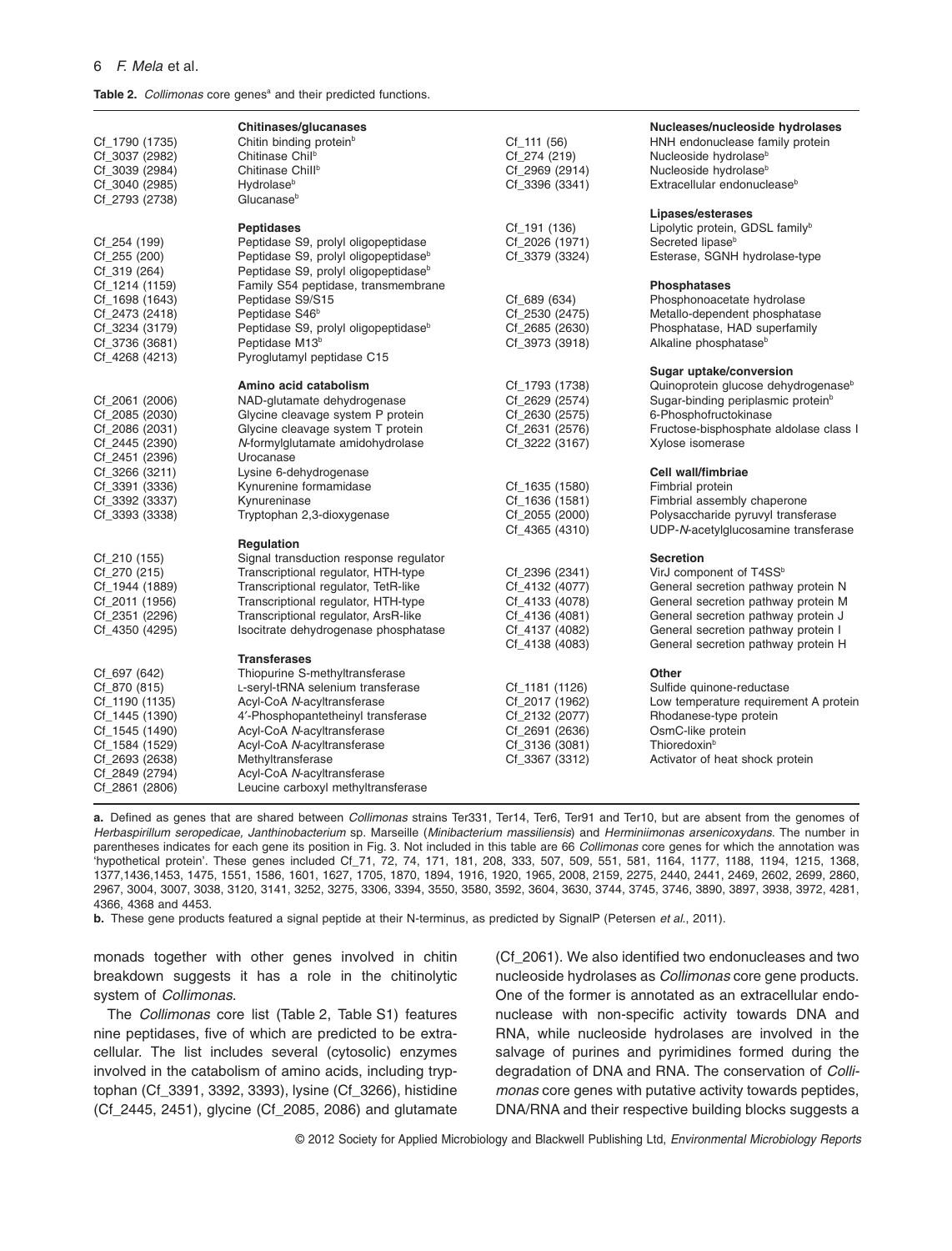lifestyle for collimonads that is specialized in feeding off the biopolymers of live or dead organisms. Biotrophy and necrotrophy both have been presented as strategies for bacteria that seek to convert fungal biomass into bacterial biomass (Leveau and Preston, 2008). The possession of a complete chitinolytic system lends support to the idea (de Boer *et al*., 2001) that collimonads have the means to access the content of living fungi that have chitin as a major structural component in their hyphae. Fully compatible with this idea is the hypothesis that collimonads play a role as recyclers of dead fungal and other biomass. This may be one of the niches that *Collimonas* has filled as a common colonizer of oligotrophic environments.

We identified a *virJ* homologue in all tested collimonads (Table 2). In *Agrobacterium tumefaciens*, VirJ has been demonstrated to form complexes with proteins in the periplasm before interacting with components of the T4SS (Pantoja *et al*., 2002). As pointed out (Gauthier *et al*., 2003), this might allow periplasmic proteins to be translocated across the outer membrane via the T4SS but be exported to the periplasm by another pathway. However, only strain Ter331 has a full complement of T4SS genes, located on plasmid pTer331 (Mela *et al*., 2008), so why the other Ter strains also have retained a copy of VirJ remains unclear under this hypothesis.

The conserved possession of a predicted quinoprotein glucose dehydrogenase (Cf\_3973) is interesting in light of the ability of *Collimonas*, but not *Herbaspirillum* and *Janthinobacterium*, to form haloes on tricalcium phosphate plates (Uroz *et al*., 2009). This enzyme catalyses the periplasmic oxidation of glucose to gluconic acid and has been identified as an important contributor to the mineral phosphate-solubilizing phenotype in *Pseudomonas* and *Pantoea* species (Babu-Khan *et al*., 1995). A gene of interest in the category 'Phosphatases' is Cf\_689, the product of which resembles phosphonoacetate hydrolases. These enzymes catalyse the conversion of phosphonoacetate into acetate and phosphate, and their C-P bond breaking activity has been implicated in phosphate cycling (Quinn *et al*., 2007).

## *Conclusion*

The results of our CGH analysis suggest that within the family *Oxalobacteraceae*, collimonads have adopted a lifestyle that is based on the possession of genes coding for the production of extracellular and periplasmic enzymes with lytic and solubilizing activities. Many of the genetic determinants shared among the tested collimonads could be placed in the framework of two defining properties of members of the *Collimonas* genus, i.e. weathering and bio- or necrotrophic mycophagy. We revealed several correlations between the presence/

absence of certain genes and the intrageneric variation in *Collimonas* phenotypes, including the utilization of the fungal storage compound trehalose, motility, the production of exopolysaccharide, and the secretion of proteins and/or toxins. Our findings are the basis of future work which will focus on the *Collimonas* core genes, to confirm by experimentation their functional contribution to the survival of collimonads in their natural habitats.

## **Acknowledgements**

This work was funded by the BSIK programme Ecogenomics and by UC Davis startup funds to J.H.J.L. This is publication 5231 of the Netherlands Institute of Ecology (NIOO-KNAW). We thank the staff at GenBank for their help with submitting the *C. fungivorans* Ter331 chromosome DNA sequence.

### **References**

- Arguelles, J.C. (2000) Physiological roles of trehalose in bacteria and yeasts: a comparative analysis. *Arch Microbiol* **174:** 217–224.
- Audic, S., Robert, C., Campagna, B., Parinello, H., Claverie, J.M., Raoult, D., *et al*. (2007) Genome analysis of *Minibacterium massiliensis* highlights the convergent evolution of water-living bacteria. *PLoS Genet* **3:** 1454–1463.
- Aziz, R.K., Bartels, D., Best, A.A., DeJongh, M., Disz, T., Edwards, R.A., *et al*. (2008) The RAST server: rapid annotations using subsystems technology. *BMC Genomics* **9:** article 75.
- Babu-Khan, S., Yeo, T.C., Martin, W.L., Duron, M.R., Rogers, R.D., and Goldstein, A.H. (1995) Cloning of a mineral phosphate-solubilizing gene from *Pseudomonas cepacia*. *Appl Environ Microbiol* **61:** 972–978.
- Beeckman, D.S.A., and Vanrompay, D.C.G. (2010) Bacterial secretion systems with an emphasis on the Chlamydial Type III Secretion System. *Curr Issues Mol Biol* **12:** 17– 41.
- Bianciotto, V., Andreotti, S., Balestrini, R., Bonfante, P., and Perotto, S. (2001) Extracellular polysaccharides are involved in the attachment of *Azospirillum brasilense* and *Rhizobium leguminosarum* to arbuscular mycorrhizal structures. *Eur J Histochem* **45:** 39–49.
- de Boer, W., Klein Gunnewiek, P.J.A., Lafeber, P., Janse, J.D., Spit, B.E., and Woldendorp, J.W. (1998) Anti-fungal properties of chitinolytic dune soil bacteria. *Soil Biol Biochem* **30:** 193–203.
- de Boer, W., Klein Gunnewiek, P.J.A., Kowalchuk, G.A., and Van Veen, J.A. (2001) Growth of chitinolytic dune soil betasubclass *Proteobacteria* in response to invading fungal hyphae. *Appl Environ Microbiol* **67:** 3358–3362.
- de Boer, W., Leveau, J.H.J., Kowalchuk, G.A., Gunnewiek, P., Abeln, E.C.A., Figge, M.J., *et al*. (2004) *Collimonas fungivorans* gen. nov., sp nov., a chitinolytic soil bacterium with the ability to grow on living fungal hyphae. *Int J Syst Evol Microbiol* **54:** 857–864.
- Broek, A.V., and Vanderleyden, J. (1995) The role of bacterial motility, chemotaxis, and attachment in bacteria plant interactions. *Mol Plant Microbe Interact* **8:** 800–810.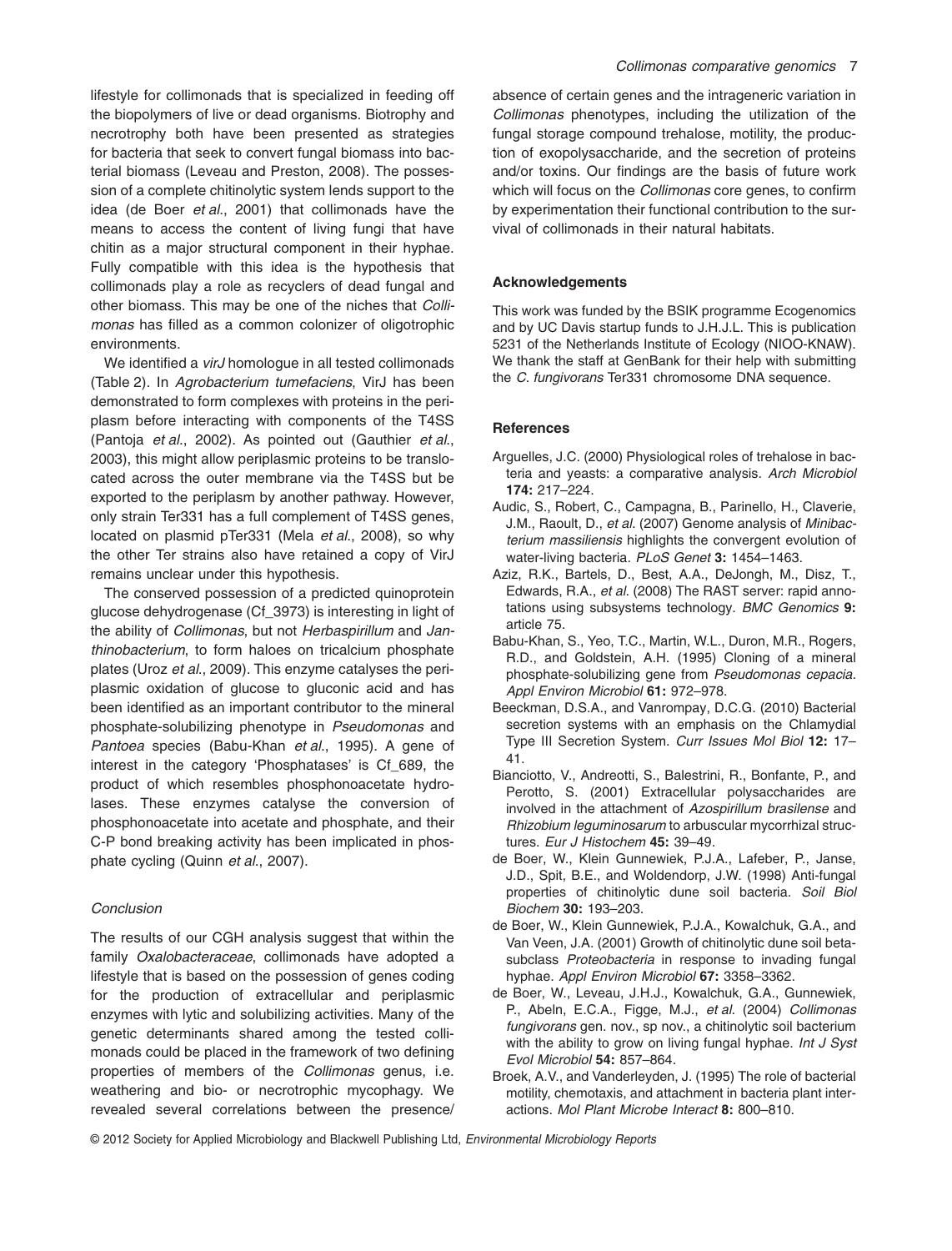## 8 *F. Mela* et al*.*

- Buttner, D., and He, S.Y. (2009) Type III protein secretion in plant pathogenic bacteria. *Plant Physiol* **150:** 1656– 1664.
- Cascales, E. (2008) The type VI secretion toolkit. *EMBO Rep* **9:** 735–741.
- Casjens, S.R., Gilcrease, E.B., Huang, W.M., Bunny, K.L., Pedulla, M.L., Ford, M.E., *et al*. (2004) The pKO2 linear plasmid prophage of *Klebsiella oxytoca*. *J Bacteriol* **186:** 1818–1832.
- Chowdhury, P.R., and Heinemann, J.A. (2006) The general secretory pathway of *Burkholderia gladioli* pv. *agaricicola* BG164R is necessary for cavity disease in white button mushrooms. *Appl Environ Microbiol* **72:** 3558–3565.
- Cianciotto, N.P. (2005) Type II secretion: a protein secretion system for all seasons. *Trends Microbiol* **13:** 581–588.
- Deveau, A., Brulé, C., Palin, B., Champmartin, D., Rubini, P., Garbaye, J., *et al*. (2010) Role of fungal trehalose and bacterial thiamine in the improved survival and growth of the ectomycorrhizal fungus *Laccaria bicolor* S238N and the helper bacterium *Pseudomonas fluorescens* BBc6R8. *Environ Microbiol Rep* **2:** 560–568.
- Fauvart, M., and Michiels, J. (2008) Rhizobial secreted proteins as determinants of host specificity in the rhizobiumlegume symbiosis. *FEMS Microbiol Lett* **285:** 1–9.
- Filloux, A., Hachani, A., and Bleves, S. (2008) The bacterial type VI secretion machine: yet another player for protein transport across membranes. *Microbiology* **154:** 1570– 1583.
- Fritsche, K., de Boer, W., Gerards, S., van den Berg, M., van Veen, J.A., and Leveau, J.H.J. (2008) Identification and characterization of genes underlying chitinolysis in *Collimonas fungivorans* Ter331. *FEMS Microbiol Ecol* **66:** 123– 135.
- Gauthier, A., Thomas, N.A., and Finlay, B.B. (2003) Bacterial injection machines. *J Biol Chem* **278:** 25273–25276.
- Hasman, H., Schembri, M.A., and Klemm, P. (2000) Antigen 43 and type 1 fimbriae determine colony morphology of *Escherichia coli* K-12. *J Bacteriol* **182:** 1089–1095.
- Höppener-Ogawa, S., Leveau, J.H.J., Smant, W., van Veen, J.A., and de Boer, W. (2007) Specific detection and real-time PCR quantification of potentially mycophagous bacteria belonging to the genus *Collimonas* in different soil ecosystems. *Appl Environ Microbiol* **73:** 4191– 4197.
- Höppener-Ogawa, S., de Boer, W., Leveau, J.H.J., van Veen, J.A., de Brandt, E., Vanlaere, E., *et al*. (2008) *Collimonas arenae* sp nov and *Collimonas pratensis* sp nov., isolated from (semi-)natural grassland soils. *Int J Syst Evol Microbiol* **58:** 414–419.
- Höppener-Ogawa, S., Leveau, J.H.J., Hundscheid, M.P.J., van Veen, J.A., and de Boer, W. (2009a) Impact of *Collimonas* bacteria on community composition of soil fungi. *Environ Microbiol* **11:** 1444–1452.
- Höppener-Ogawa, S., Leveau, J.H.J., van Veen, J.A., and De Boer, W. (2009b) Mycophagous growth of *Collimonas* bacteria in natural soils, impact on fungal biomass turnover and interactions with mycophagous *Trichoderma fungi*. *ISME J* **3:** 190–198.
- King, E., Ward, M., and Raney, D. (1954) Two simple media for the demonstration of pyocyanin and fluorescin. *J Lab Clin Med* **44:** 301–307.
- Kuo, T.T., Tan, M.S., Su, M.T., and Yang, M.K. (1991) Complete nucleotide sequence of filamentous phage Cf1c from *Xanthomonas campestris* pv *citri*. *Nucleic Acids Res* **19:** 2498.
- Leveau, J.H.J., and Preston, G.M. (2008) Bacterial mycophagy: definition and diagnosis of a unique bacterial-fungal interaction. *New Phytol* **177:** 859–876.
- Leveau, J.H.J., Uroz, S., and de Boer, W. (2010) The bacterial genus *Collimonas*: mycophagy, weathering and other adaptive solutions to life in oligotrophic soil environments. *Environ Microbiol* **12:** 281–292.
- Long, C.D., Madraswala, R.N., and Seifert, H.S. (1998) Comparisons between colony phase variation of *Neisseria gonorrhoeae* FA1090 and pilus, pilin, and S-pilin expression. *Infect Immun* **66:** 1918–1927.
- Mela, F., Fritsche, K., Boersma, H., van Elsas, J.D., Bartels, D., Meyer, F., *et al*. (2008) Comparative genomics of the pIPO2/pSB102 family of environmental plasmids: sequence, evolution, and ecology of pTer331 isolated from *Collimonas fungivorans* Ter331. *FEMS Microbiol Ecol* **66:** 45–62.
- Mela, F., Fritsche, K., de Boer, W., van Veen, J.A., de Graaff, L., van den Berg, M., *et al*. (2011) Dual transcriptional profiling of a bacterial/fungal confrontation: *Collimonas fungivorans versus Aspergillus niger*. *ISME J* **5:** 1494– 1504.
- Mukaihara, T., and Tamura, N. (2009) Identification of novel *Ralstonia solanacearum* type III effector proteins through translocation analysis of *hrpB*-regulated gene products. *Microbiology* **155:** 2235–2244.
- Muller, D., Medigue, C., Koechler, S., Barbe, V., Barakat, M., Talla, E., *et al*. (2007) A tale of two oxidation states: bacterial colonization of arsenic-rich environments. *PLoS Genet* **3:** e53.
- Nakayama, K., Kanaya, S., Ohnishi, M., Terawaki, Y., and Hayashi, T. (1999) The complete nucleotide sequence of phi CTX, a cytotoxin-converting phage of *Pseudomonas aeruginosa*: implications for phage evolution and horizontal gene transfer via bacteriophages. *Mol Microbiol* **31:** 399– 419.
- Nazir, R., Warmink, J.A., Boersma, H., and van Elsas, J.D. (2010) Mechanisms that promote bacterial fitness in fungal-affected soil microhabitats. *FEMS Microbiol Ecol* **71:** 169–185.
- Pantoja, M., Chen, L.S., Chen, Y.C., and Nester, E.W. (2002) *Agrobacterium* type IV secretion is a two-step process in which export substrates associate with the virulence protein VirJ in the periplasm. *Mol Microbiol* **45:** 1325– 1335.
- Petersen, T.N., Brunak, S., von Heijne, G., and Nielsen, H. (2011) SignalP 4.0: discriminating signal peptides from transmembrane regions. *Nat Methods* **8:** 785–786.
- Quinn, J.P., Kulakova, A.N., Cooley, N.A., and McGrath, J.W. (2007) New ways to break an old bond: the bacterial carbon-phosphorus hydrolases and their role in biogeochemical phosphorus cycling. *Environ Microbiol* **9:** 2392–2400.
- Raaijmakers, J.M., de Bruijn, I., and de Kock, M.J.D. (2006) Cyclic lipopeptide production by plant-associated *Pseudomonas* spp.: diversity, activity, biosynthesis, and regulation. *Mol Plant Microbe Interact* **19:** 699–710.